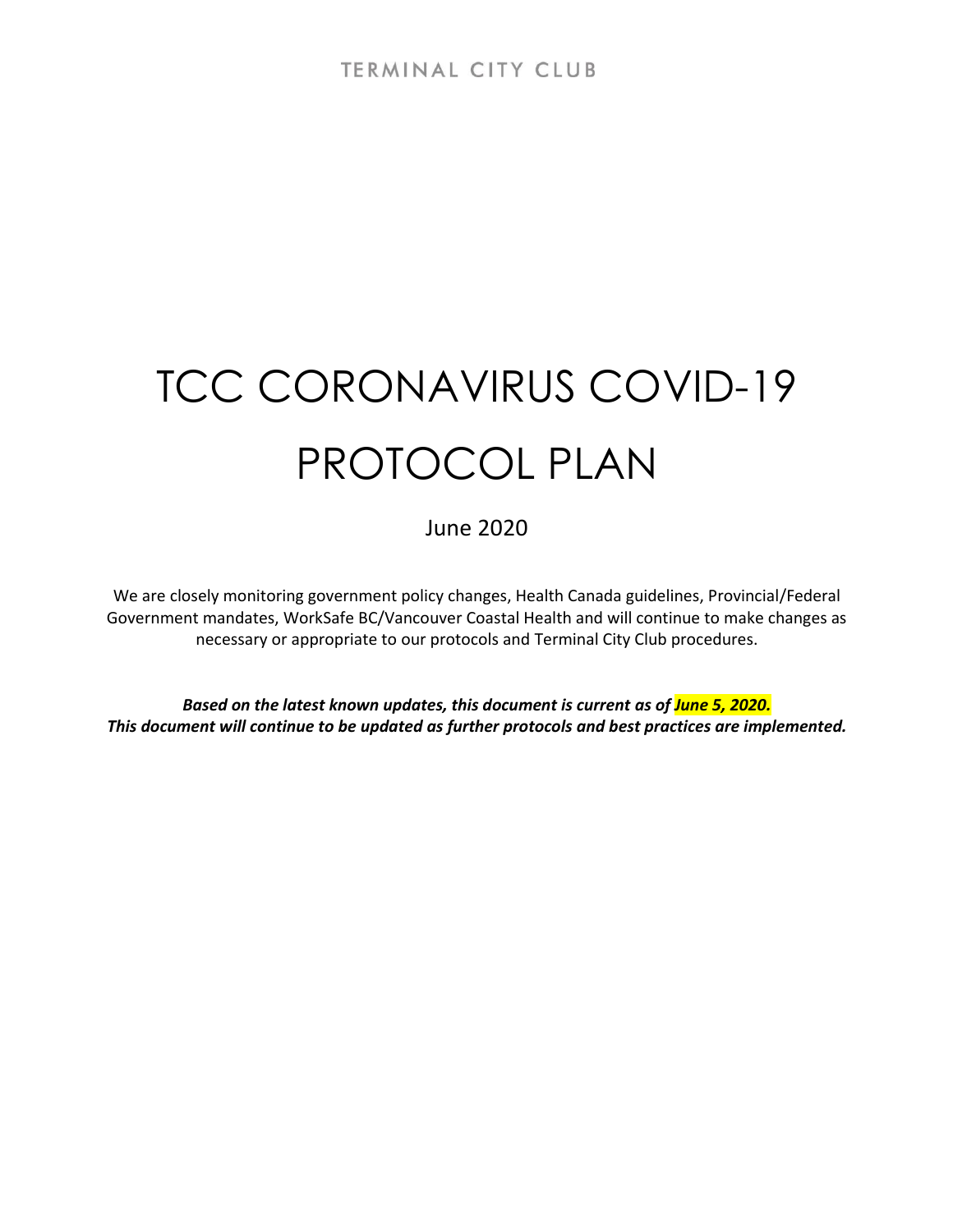

The safety of our members and staff is a fundamental priority of Terminal City Club. We are actively monitoring updates regarding the Novel Coronavirus (COVID-19), and following guidance and recommendations from:

- Vancouver Coastal Health (VCH)
- WorkSafe BC
- BC Centre for Disease Control (BCCDC)
- Office of the Provincial Health Officer
- Chief Public Health Officer of Canada

In line with these recommendations, TCC will ensure that:

- Proper hygiene procedures and hand-washing protocols are observed rigorously amongst our staff, as always.
- High-touch surfaces around the Club and Pub are disinfected frequently, even more than usual.
- Additional hand-sanitizing stations, tissues, and waste bins are available throughout the club both front of house and heart of house.

As outlined by our local health authorities, the most effective way to prevent and control respiratory viruses is the consistent practise of good respiratory etiquette and hand hygiene. In addition to this, TCC has implemented the following:

- Please **do not visit** the club under any circumstances if you or any members of your household are ill or experiencing any symptoms including fever, cough, tiredness, or shortness of breath; OR if you have returned from travel outside British Columbia in the past 14 days.
- Use of any and all areas of the Club requires **reservations**. Groups must be limited to six people or less. Catering groups are limited to a maximum of 50 people. Reservations can be made via email at [concierge@tcclub.com,](mailto:concierge@tcclub.com) phone at 604-681-4121, or text at 604-200-2279.
- Member entry to the Club will be through the **front lobby only**. Staff entry to the Club is via Staff Entrance in loading bay or Joggers door entrance. All Members/Staff regardless of how they are using the Club on that visit must complete a **Daily Health Declaration** each time they visit the Club. (A copy of the Daily Health Declaration is [here](http://media.clubhouseonline-e3.com/media/53/538015/TCC%20COVID-19%20Daily%20Member%20Health%20Declaration.pdf) for Members and [here](http://tcclub.clubhouseonline-e3.com/getmedia/a6e030f2-ac4b-4859-a80c-519bb7a9f0f5/COVID_-19_Employee_Daily_Health_Declaration.aspx) for staff.)
- Members wishing to access the Club at this time must also complete a **one-time TCC COVID-19 Policy Acknowledgement & Release of Liability**. This acknowledgement can be complete[d online](http://media.clubhouseonline-e3.com/media/53/538015/TCC%20COVID-19%20Policy%20Acknowledgement%20_%20Release%20.pdf) in advance of your first visit; or paper copies will be available at Member Services, for completion on your first visit.
- Reusable Cotton Face Masks are available to all Members and Staff upon request.

If you are experiencing any respiratory symptoms or health concerns, call Healthlink BC at 8-1-1.

Thank you for your cooperation, Peter Jackman GM · 604-681-4121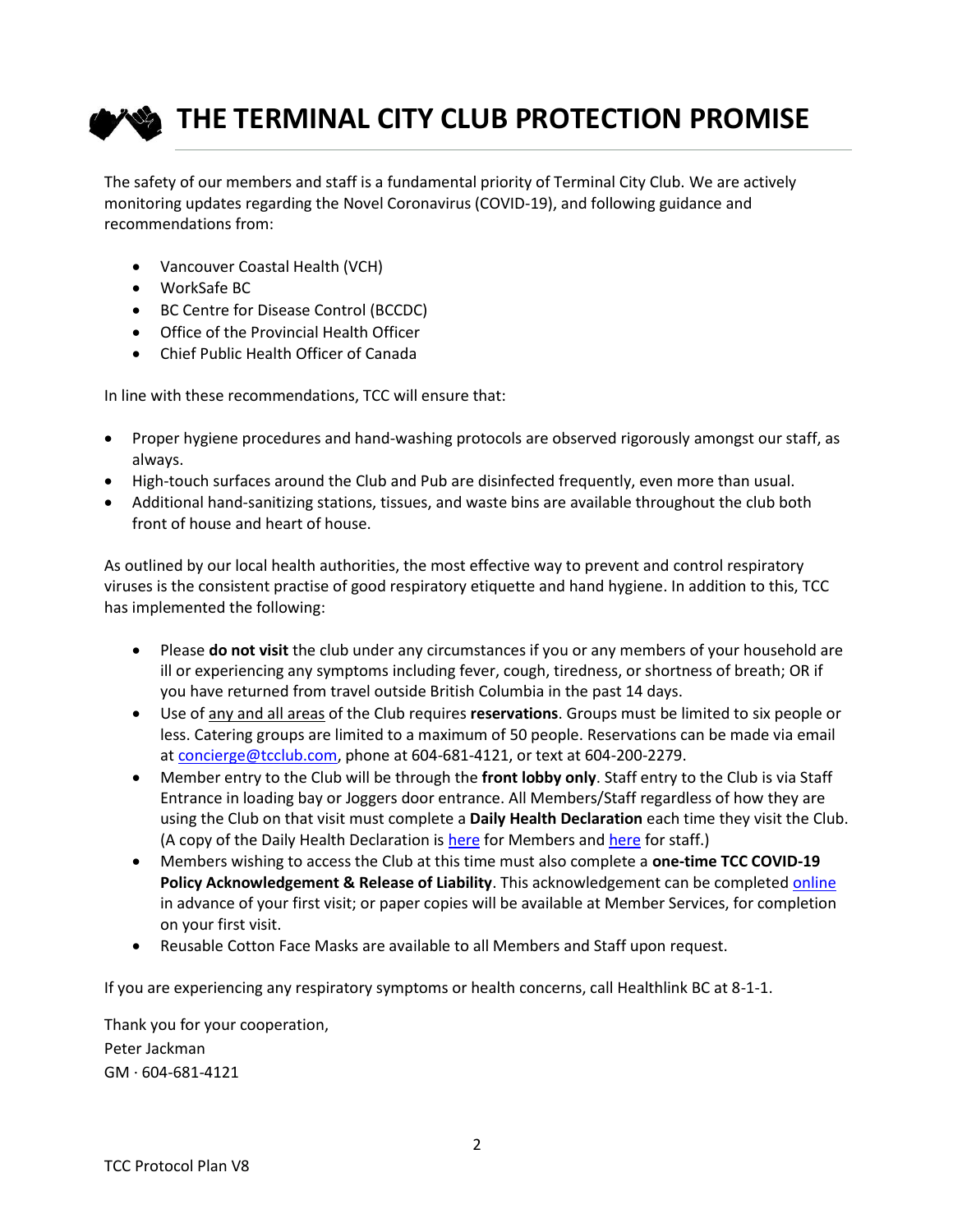

# **OUR GUIDING PRINCIPLES**

At Terminal City Club we care deeply about our family of employees and our communities. We closed our Club temporarily with a heavy heart in March 2020 but knew that it was in the best interest of everyone, members and staff. We also understood that asking 178 employees to stay home during the pandemic would be challenging. For this reason, we chose to pay all our full-time and part-time employees the money available in our Club Fund.

Over the past few months, we have all done our part to "flatten the curve" and this must continue. It is imperative to flatten the curve so we can all re-emerge safely.

This plan presents what TCC will do to keep our members, employees, and our communities we live, work and play in, safe. Each department will have its own customized set of procedures, even more detailed than the summary presented here.

This plan relies on the best available science on sanitization methods. In addition, we have been on webinars almost daily with many of the country's leading legal, accounting, F&B, Club associations, public health and pandemic preparedness experts.

We will continue to refine and update this plan as our experts continue to provide us advice. Our procedures are extensive and exclusive to Terminal City Club.

In order to be able to recover and reopen safely, this is what we believe are the right steps to take:

1. BC's Chief Medical Health Officer is focused on COVID-19 practices that, if safely followed, should help limit the spread of COVID-19.

2. Reopening parts of the local BC economy began in May. Hospitality was able to open in mid-May. Requirements included reduced occupancy, enforced physical distancing measures (both in the community and the Club), limiting table size to a maximum of 6 people. No large gatherings over 50 people.

3. All staff will wear a mask. Wearing a mask is uncomfortable; however, it ensures droplets cannot easily be passed to one another. Staff and members are encouraged to wash hands regularly and avoid touching their face. Sanitizer is also available throughout the Club when washing hands is not possible.

4. Monitor the data every day. If we need to, marginally pull back or move forward as permitted. There is a possibility we may have to pull back from our reopening efforts due to a spike in COVID-19 cases. This will be addressed with the guidance of medical and health authorities.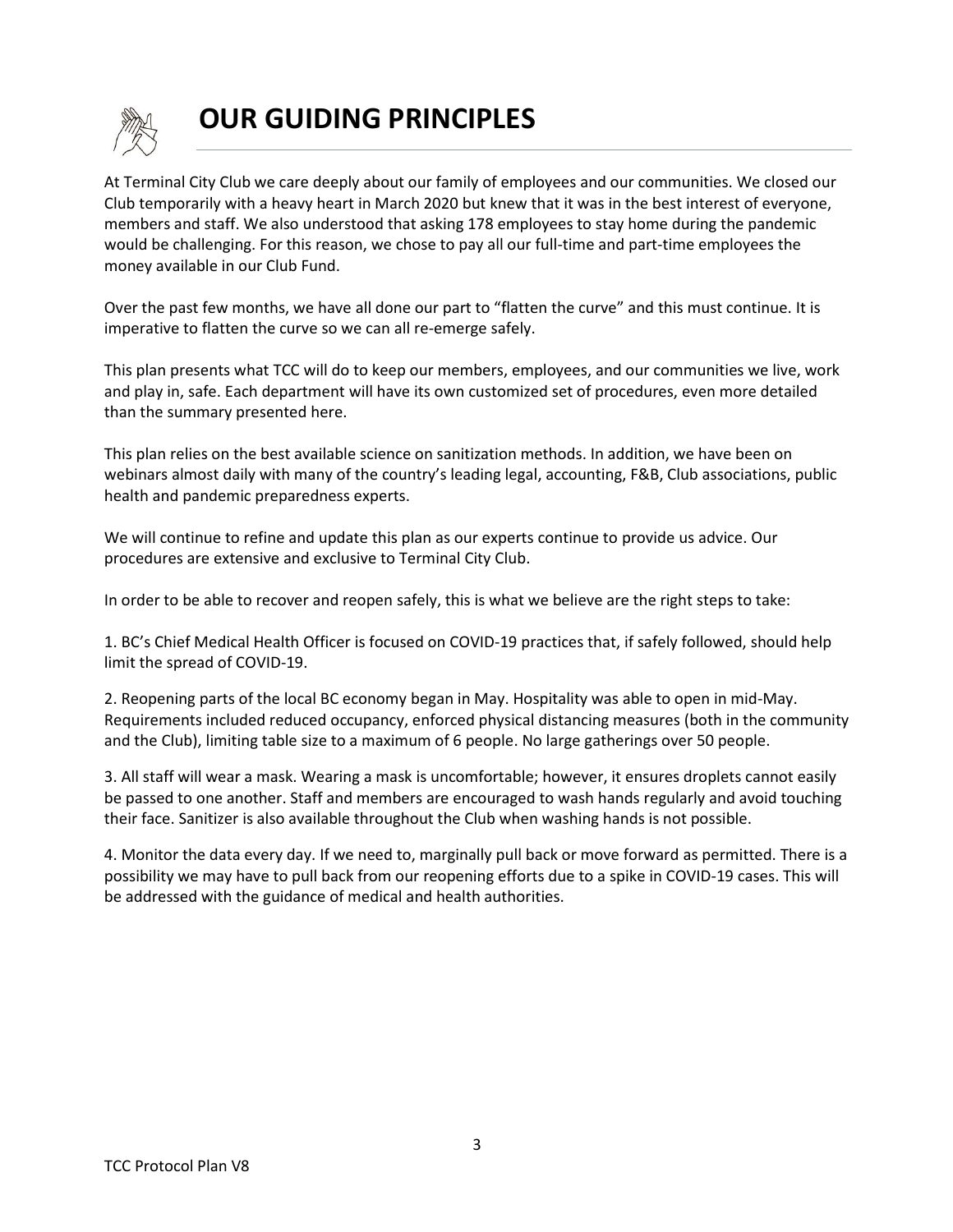

# **EXECUTING THE TCC PROTECTION PROMISE**

Our Club uses cleaning products and protocols which meet required guidelines and are approved for use and effective against viruses, bacteria and other airborne pathogens. We are working with our vendors, distribution partners and suppliers to ensure an uninterrupted supply of these cleaning supplies and the necessary personal protective equipment (PPE). We are committed to upholding the highest levels of protection for our members and employees using following protocols.

**Public Spaces and Communal Areas** The frequency of cleaning and sanitizing has been increased in all public spaces with an emphasis on frequent contact surfaces including, but not limited to, front desk counters, elevators and elevator buttons, door handles, public bathrooms and locks, stair handrails, gym equipment, dining surfaces and all seating areas.

**Meeting Rooms and Banquet Spaces** Industry leading cleaning and sanitizing protocols are used to clean meeting rooms and Banquet spaces. Banquet set-up arrangements will allow for physical distancing between guests in all meetings and events based on required recommendations. Self-serve buffet style food service will be suspended and replaced by alternative service styles.

**Back of the House** All staff will be required to sign a health declaration form upon arrival. Frequency of cleaning and sanitizing will also increase in high traffic back of house areas with an emphasis on employee entrances, housekeeping, employee restrooms/change rooms, loading bay, offices, kitchens, Teamworks and employee sign-in time stations. Physical distancing protocols will be used in Teamworks and all temporary lunch areas, Housekeeping and Laundry area, shared office spaces, and other high-density areas in order to ensure appropriate distancing between employees.

**When Using Shared Equipment** Shared tools and equipment will be sanitized before, during and after each shift or anytime the equipment is transferred to another employee. This includes phones, radios, computers and other communication devices, payment terminals, kitchen implements, engineering tools, safety buttons, cleaning equipment, keys, time clocks, all A/V equipment including clickers and cables, keyboards and all other direct contact items used throughout the Club. The use of shared food and beverage equipment in back of the house pantries (including shared coffee brewers) will be sanitized after each use.

**Queuing** Any area where members or employees queue will be clearly marked for appropriate physical distancing. This includes Member Services area, elevators, and dining queues around the Club.

**Workstations** will be spread out following social distancing guidelines to ensure separation between employees whenever possible. Staggered shift times will also allow for reduced employee contact.

**Restaurants, Bars and Ballrooms** will reduce seating capacities to 50% or less to allow for a minimum of 2 metres/6 feet between each seated group/party of members. Service staff will be assigned more specialized duties; and utilize Terrace B., Wilson M. Beck and Skidmore rooms for increased distanceddining in addition to the Member Lounge and The Grill.

**Pool** seating will be configured to allow for at least 2 metres/6 feet of separation between groups of members. The number permitted in the pool area will also be limited as well. Chlorination testing and filtration systems will be monitored more frequently to meet/exceed VCH standards.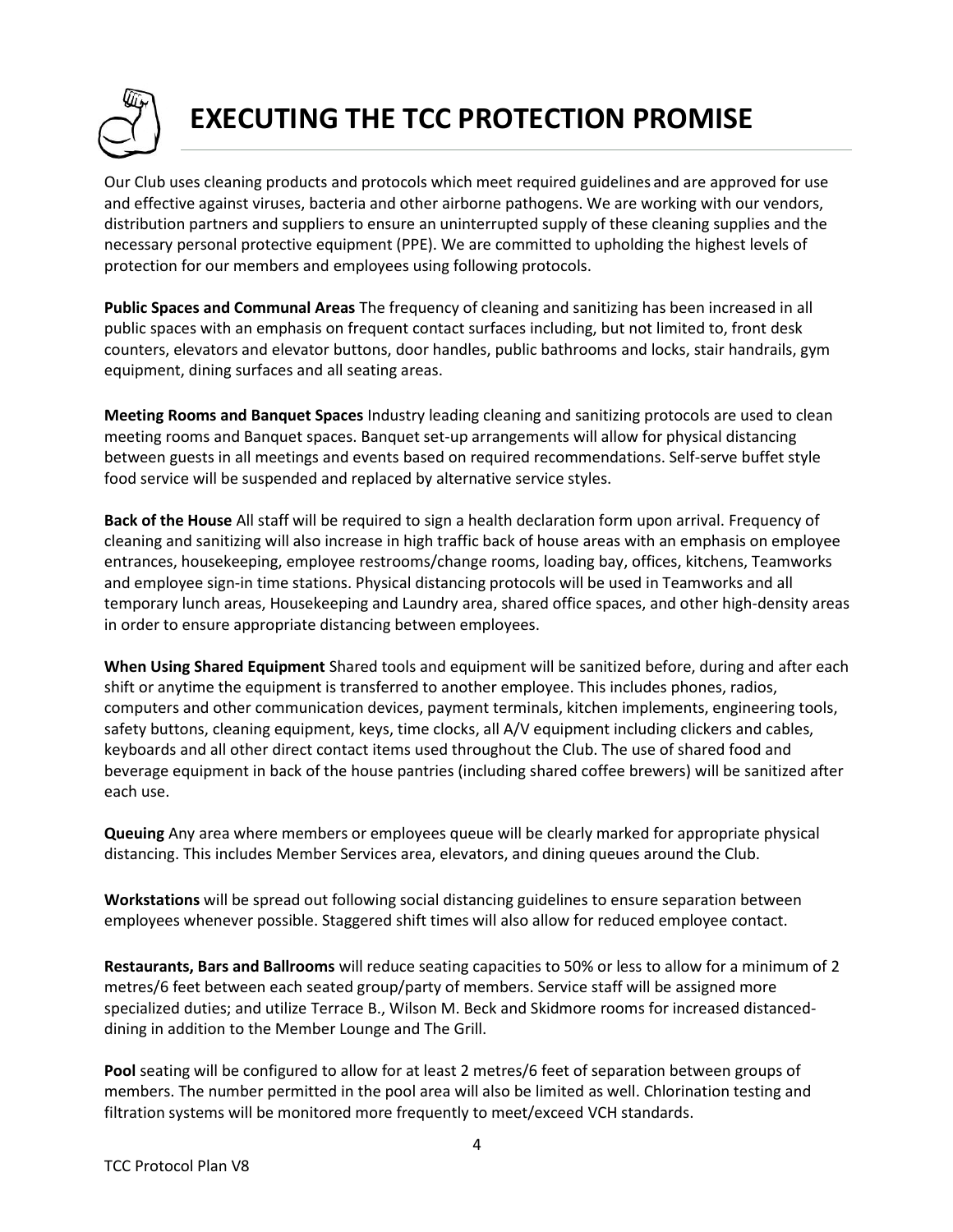**Thermal Thermometers** Members & guests will be required to sign a daily health waiver upon entry declaring their well-being for all areas of the Club. The Member or guest may undergo a non-invasive temperature check utilizing thermal thermometers (4 on-site), based on the information provided when checking in to the Club and Lions Pub. Temperature checks to be completed by a Member Services or a Health and Safety team member. Anyone displaying a temperature over 38C/100Fwill be directed towards appropriate medical care.

**Physical Distancing** Members will be advised to practice physical distancing by standing at least 2 metres/6 feet away from other groups of people not traveling with them while standing in lines, using elevators or moving around the Club. Restaurant tables, desks and other physical layouts will be arranged to ensure appropriate distancing. Employees will be reminded not to touch their faces and to practice physical distancing by standing at least 2 metres/6 feet away from members and other employees whenever possible. All parts of the Club will comply with, or exceed, local /provincial mandated occupancy limits.

**Hand Sanitizer** dispensers, touchless whenever possible, will be placed at key member and employee entrances and contact areas such as parking entrances, reception areas, lobbies, restaurant entrances, meeting room spaces, elevator landings, pool and exercise areas. Hand sanitizer will also be provided throughout the back of house for employees.

**Front of the House Signage** Health and hygiene reminders will be posted throughout the Club including the proper way to wear, handle and dispose of masks and gloves. Electronic screens will also be used for messaging and communication of best practices.

**Back of the House Signage** will be posted throughout the Club reminding employees of the proper way to wash hands; wear, handle and dispose of masks, face shields; use gloves in those jobs deemed appropriate by medical experts; coughing/sneezing etiquette; and to avoid touching their face.

**Employee & Member Health Concerns** Our employees will have clear instructions on how to respond swiftly and report all presumed/possible cases of COVID-19 to VCH. We will be ready to provide support to our Members. Employees and Members are instructed to sign off on a daily health form and to stay home if they or a member of their household do not feel well. Employees are instructed to contact a manager if they notice a co-worker or guest with a cough, shortness of breath, or other known symptoms of COVID-19. Employees and members who are exhibiting any of the COVID-19 symptoms while at the Club are instructed to immediately notify a manager or Executive.

**Case Notification** If we are alerted to a presumptive case of COVID-19 at the Club, we will work with the VCH to follow the appropriate actions recommended.

**Member/Guest Arrival** Member Services team will greet each member/guest to the Club. All Members and staff must sign off on daily health declaration form. Everyone will be screened, required to use hand sanitizer and to wear a mask if unable to maintain the 2 metre/6 foot protocol distance. Masks will be provided by the Club. Appropriate signage will also be prominently displayed outlining proper mask usage and current physical distancing practices in use throughout the Club.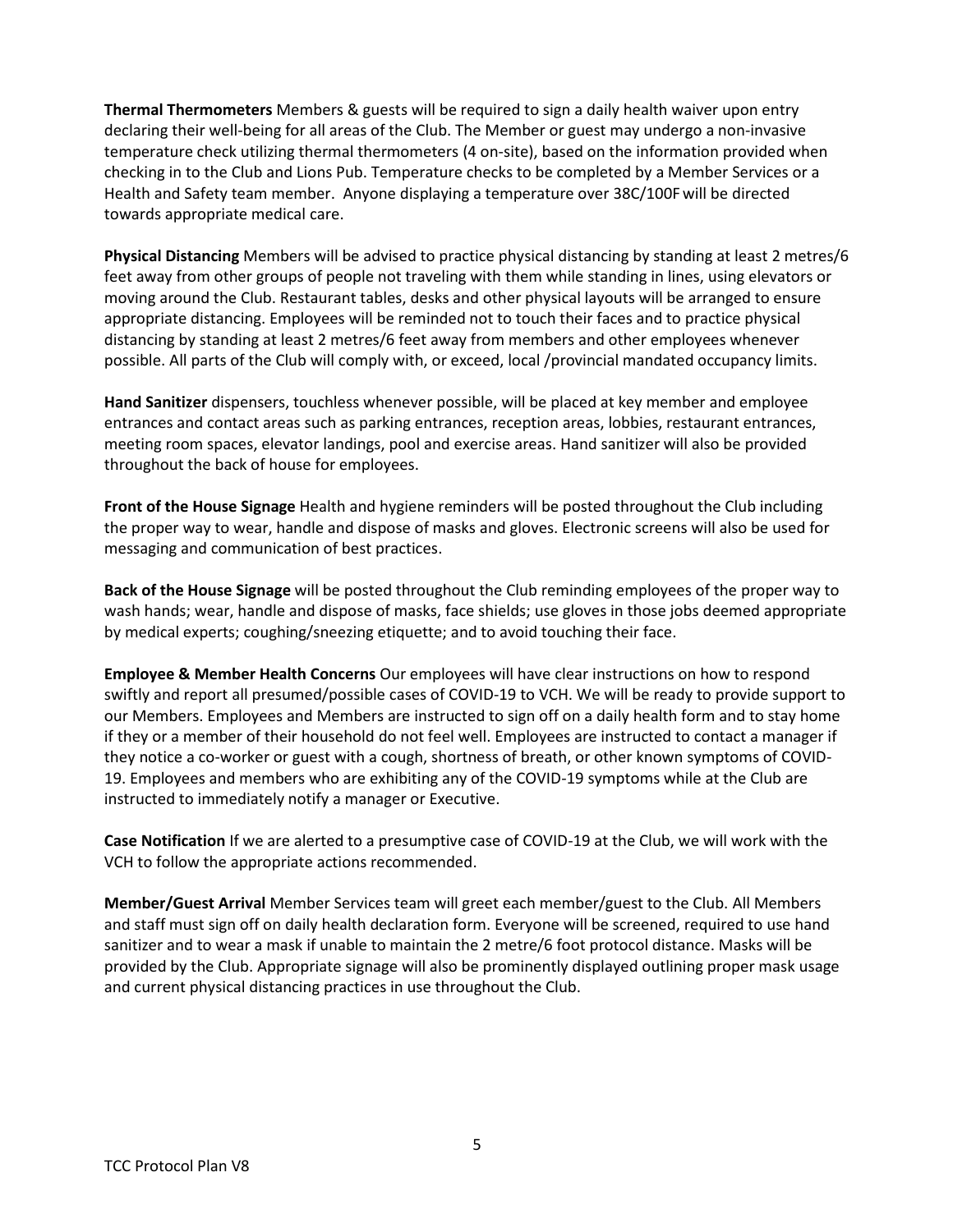

# **THE MEMBER EXPERIENCE**

#### Arrival

- Members will enter the Club through doors that are either propped open, or manually operated by an employee
- Members to sign a daily health declaration prior to entering the club
- Members will be offered a mask and gloves upon entry
- Members to 'sign-in' at every service either by FOB or employee tracking
- Washrooms will have limited access; with an attendant available to clean regularly
- Parkade elevator will stop at the Lower Ground floor only with staff to greet them upon arrival

#### Elevators

- An employee will be present to sanitize the button panels at regular intervals, at least once per hour
- Signage will be posted to explain the current procedures
- No more than two members will be permitted per elevator if not from the same family

#### Member/Guest Sanitation Amenities

• A spray bottle of sanitizer or wipes will be provided in each meeting room/restaurant for guest use (subject to availability and stored out of reach of small children)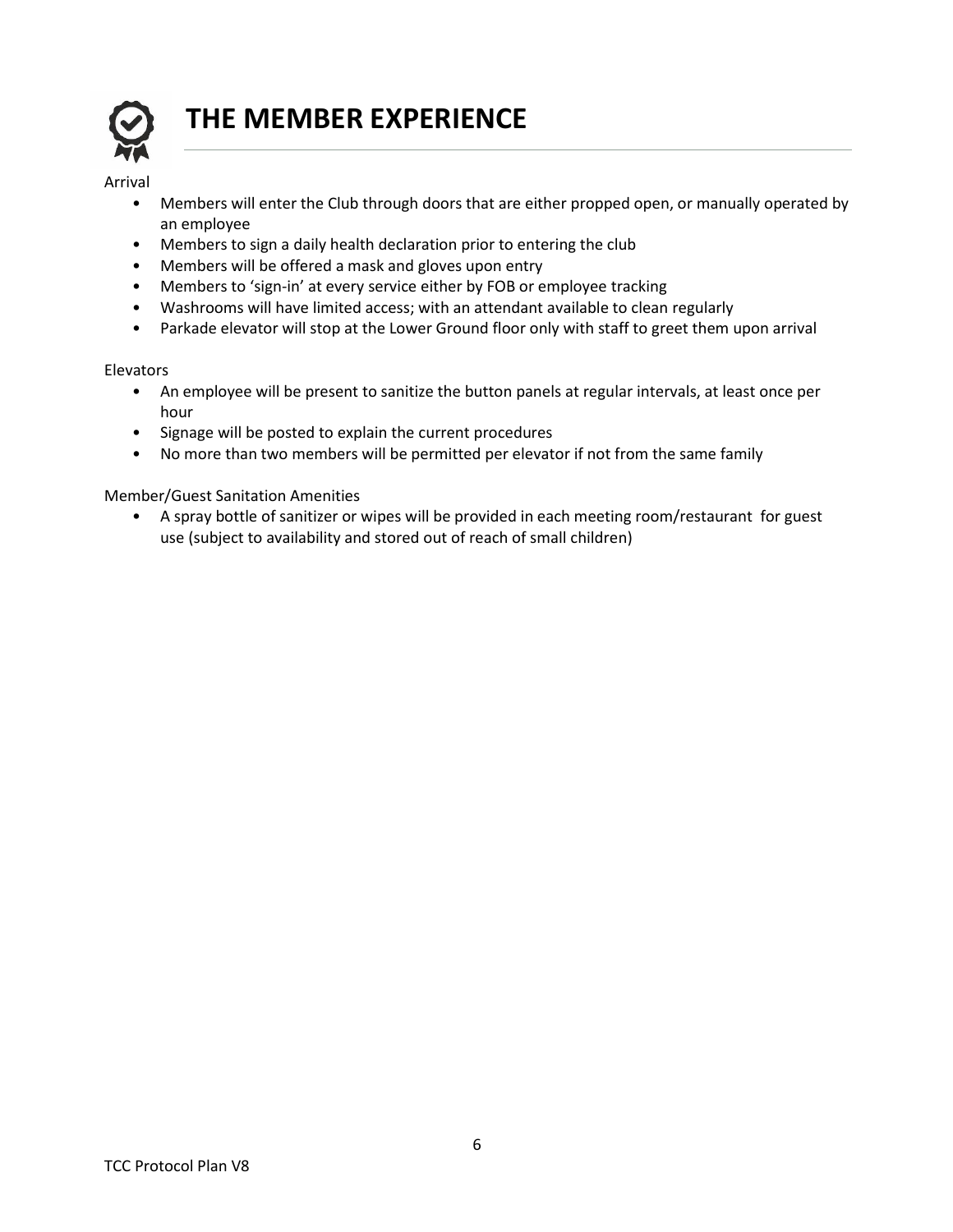**EMPLOYEE'S RESPONSIBILITIES**

#### *Terminal City Club employees are vital for an effective sanitation and health program.*

**Hand Washing** Correct hygiene and frequent handwashing with soap is vital to help combat the spread of virus. All Terminal City Club employees have been instructed to wash their hands frequently (ideally every 30 minutes), or use sanitizer when a sink is not available, and after any of the following activities: using the restroom, sneezing, touching the face or face mask, blowing the nose, cleaning, sweeping, mopping, smoking, eating, drinking, entering and leaving the floor, going on break and before or after starting a shift. Ideally, employees will wash their hands or use hand sanitizer as frequently as possible.

**COVID-19 Training** All employees will receive training on COVID-19 safety and sanitation protocols with more comprehensive training for our teams with frequent guest contact including Housekeeping, Food & Beverage, Fitness, Member Services and Security.

**Personal Protective Equipment (PPE)** Appropriate PPE will be worn by all employees based on their role and responsibilities and in adherence to provincial and local regulations and guidance. Training on how to properly use and dispose of all PPE will be mandatory. Every employee entering the Club will be provided multiple washable masks and required to wear that mask as noted above. Gloves will be provided to employees whose responsibilities require them as determined by medical experts (e.g. kitchen staff, housekeeping and public area attendants and security). Face shields will be worn by Stewarding team.

**Daily Pre-Shift & Timekeeping** Employee pre-shift meetings will be conducted virtually or in areas that allow for appropriate physical distancing between employees. Larger departments will stagger employee arrival times to minimize traffic volume in back of house corridors and service elevators. Hand sanitizer will be available at each time clock location and employees will be required to wash or sanitize their hands after clocking in. Our management team will ensure constant communication and proper PPE and sanitation procedures are followed and updated per the latest expert guidance.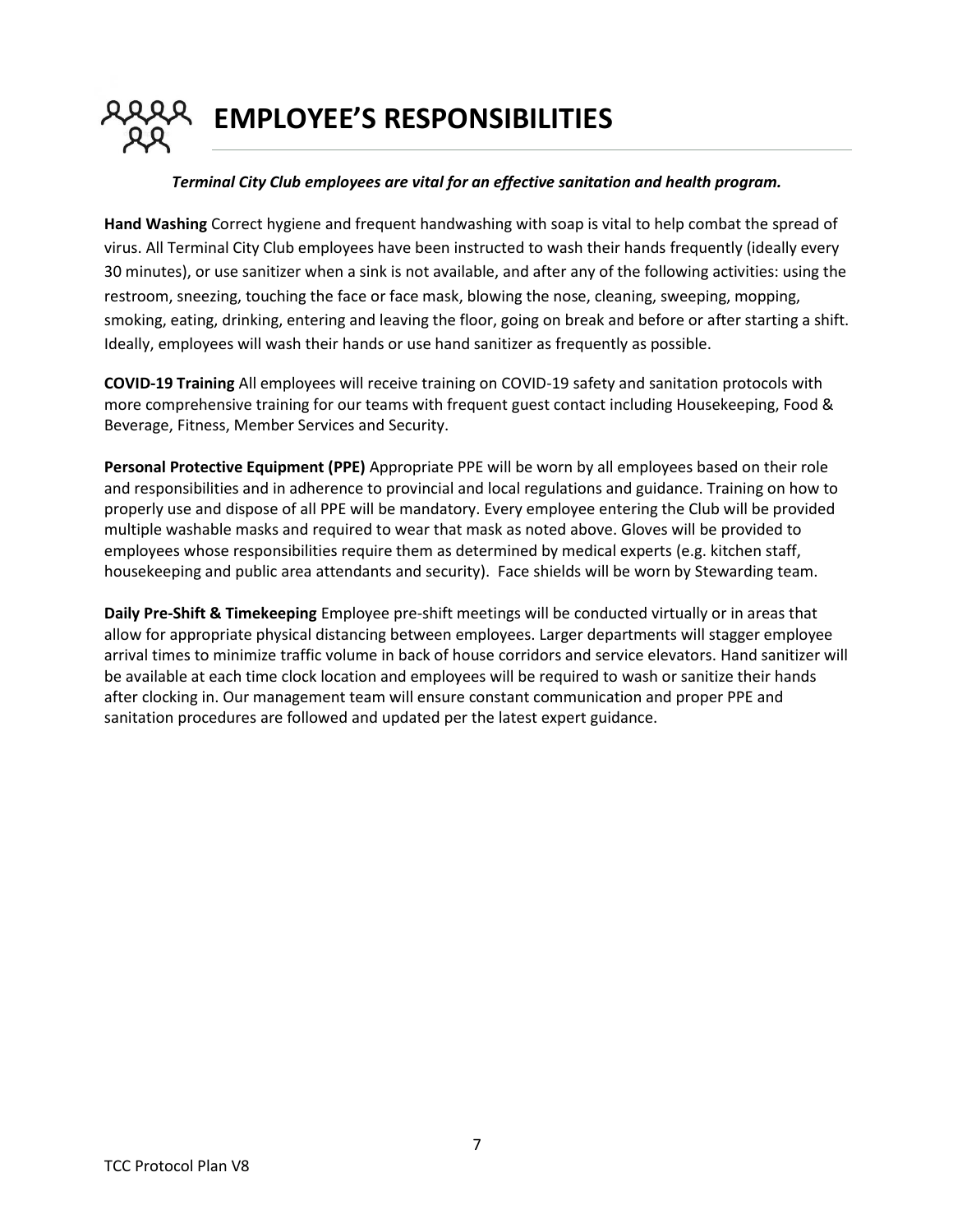**DEPARTMENT SPECIFIC PROCEDURES**

# *Please note that these protocols will co-exist with all current safety and sanitization standards already in place for all departments.*

#### **GENERAL PROTOCOLS**

- TCC will provide a mask and gloves (and face shield) to be worn when safety protocols require
- Laundering of assigned masks will be the responsibility of the employee (as this is seen to be a personal hygiene item)
- Employees to complete a daily health declaration before the start of every shift
- Employees to walk single file in hallways to maintain 2 metres/6 feet physical distancing protocol
- Document everything! Record all protocols, time of day, etc. with ongoing tracked monitoring to verify actions taken. To be used for audit/VCH requirements.
	- Post relevant protocols for membership to see
	- Post "Protection Promise", our commitment to our staff, membership and vendor partners
- Health & Safety Lead to coach and promote Protocol Plan with regular department visits
- Health & Safety Committee or department representative to meet more regularly to assist with identifying any protocol gaps
- Procurement Lead to ensure Club has necessary supplies
- Place microbial mats at entrances when acquired
- All doors to be propped open to reduce touch
- Foot openers are to be affixed on designated doors
- Plexiglass barriers to be installed in member facing areas (eg. Member Services, Grill hostess desk when acquired)
- Safety training for all staff at the commencement of their return to work; including talking points for safety standards
- All items in every department must be cleaned. This includes storage areas
- Employees not wearing gloves are to wash their hands frequently e.g. each time they leave and return to their desk. Ideally, employees will wash their hands or use hand sanitizer as frequently as possible.
- Appoint a Protocol Rep for every shift, by department, to monitor adherence to protocols and track for auditing purposes e.g. the most junior person on the schedule; Health & Safety Committee Member
- Provide staff with clear instructions on how to report potential hazards and for any protocol amendments and suggestions
- Update and post Sick Leave Policy with specific mention of COVID-19 symptoms and protocol
- Member Washrooms will have limited access; with an attendant available to clean regularly
- Employee washrooms to be cleaned by user after each use. Housekeeping to clean employee washrooms frequently throughout the day
- Employees are welcome in Lion's Pub and must enter through the Pub's front doors
- Employees must use Employee Entrances to access/exit the Club: Loading Bay or Jogger's Entrance. Lion's Pub is not permitted as a point of entry or exit when coming to or leaving work.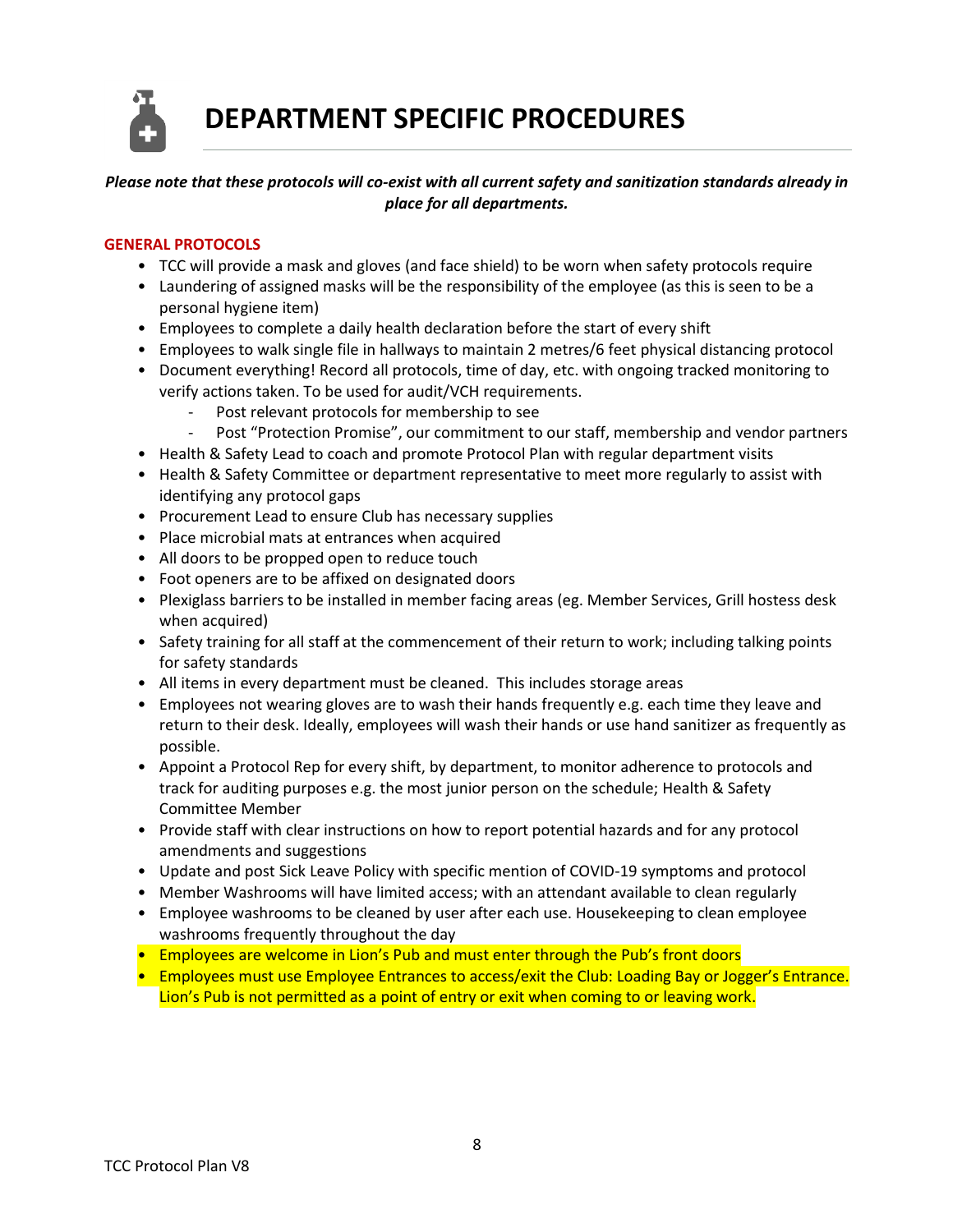# **LOCATIONS OF PERSONAL PROTECTIVE EQUIPMENT (PPE)**

Front of House

- Designated Club Entrances & Exits
- Member Services
- Fitness Centre/Lion's Pub

Back of House

- Employee Entrances
- Maintenance
- Kitchens
- Housekeeping

## **PUBLIC AREAS**

Cleaning & Sanitizing Protocol

- Housekeeping to sanitize the following areas at least once per hour or as otherwise stated:
	- Guest and garage elevators
	- Club & main entry doors
	- Stairwell handrails
	- Phone Booth, and 2<sup>nd</sup> floor seating area (telephone has been removed until further notice)
	- Teamworks Kitchen/Stewarding for daytime coverage; Housekeeping for evenings
	- Trash bins
- All TCC Washrooms to be sanitized at least once per hour or as per each use

## Guest Considerations

- Coffee stations will now be served by staff (no longer self-serve)
- Cell phone usage temporarily permitted in the following areas: Lower lobby, main foyer outside of Cuvee/1892, telephone room and the surrounding 2nd floor handrail seating areas
- Members and guests in Outlets and Lion's Pub encouraged to access website(s) on personal smartphones/tablets to access menus for a non-touch option

#### **MEMBER SERVICES**

Cleaning & Sanitizing Protocol

- Sanitize all guest touch points after each transaction including EMV Credit Card Devices, pens and registration countertops
- Offices, Registration Desks to be thoroughly cleaned and sanitized with every shift change
- Document everything! Record all protocols, time of day, etc. with ongoing tracked monitoring to verify actions taken. To be used for audit requirements and if requested by VCH.
	- Post relevant protocols for membership to see
	- Post "Protection Promise", our commitment to our employees, members and vendor partners
- Member sign-in devices to be cleaned with sanitizer after each use

#### Physical Distancing Protocol

- Use stanchions to establish appropriate 2 metre/6 foot distancing
- Staff every other workstation
- Lobby Greeter to provide guidance to arriving and departing members to ensure physical distancing measures are followed
- Implement peak period queueing procedures, including a Lobby Greeter, when the number of members exceeds the lobby capacity

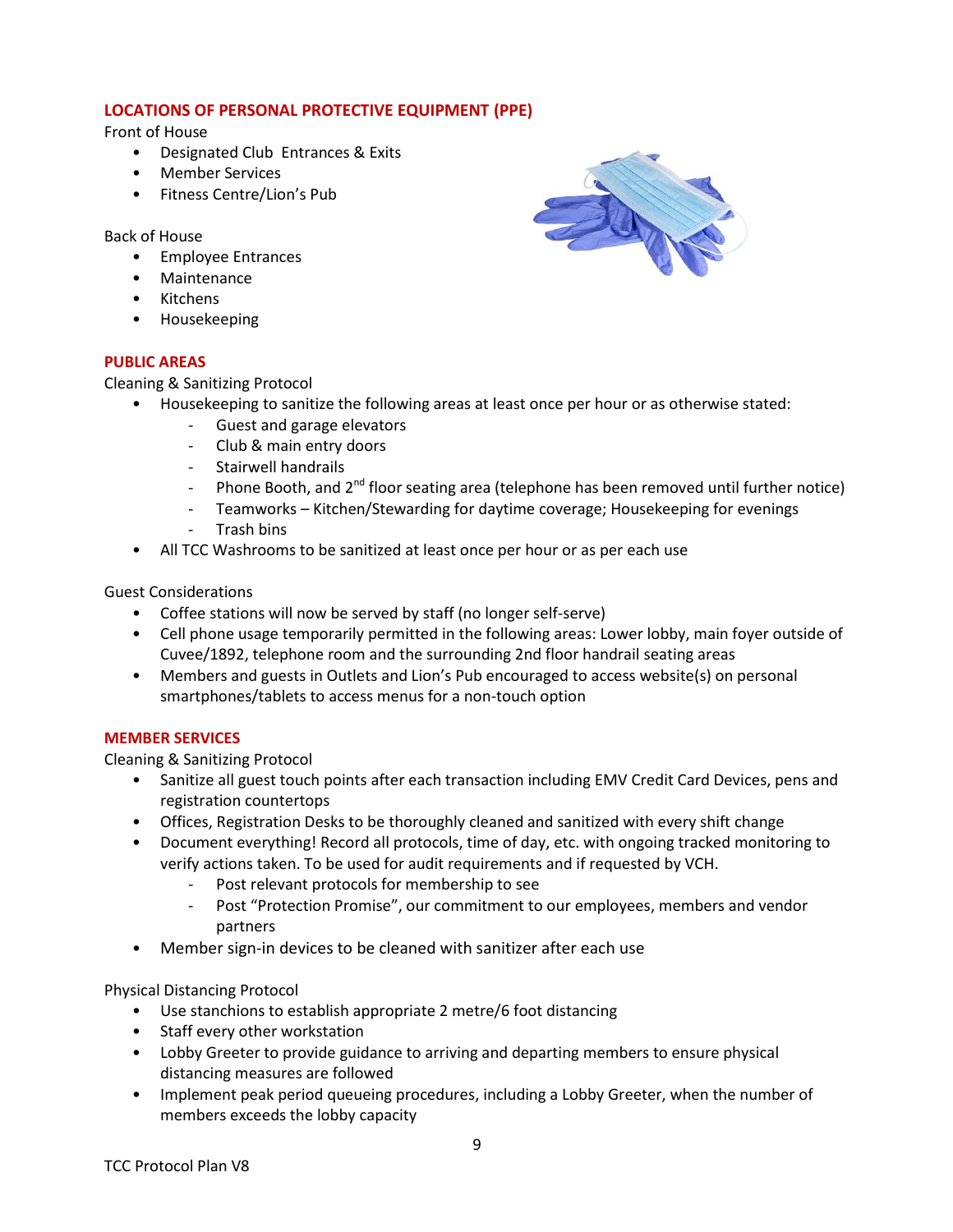Guest Considerations

- Terminal City Club entry doors to be propped open to minimize guest contact
- No self-service beverages available for lemon water, coffee, tea at Member Services
- Members to be informed of 'sign-in' at every service either by FOB process or employee tracking
- TCC Washrooms will have limited access; with an attendant available to clean ideally before next person is permitted
- Parkade elevator will stop at the Lower Ground floor only with staff to greet members upon arrival
- Coat Check is not available at this time. Members will keep all personal affects with them
- All deliveries must be left in Loading Bay with Receiver
- All consultants, contractors and non-TCC staff will be required to sign a daily health declaration, weak a face mask both Front/Back of House

#### **BUSINESS CENTRE**

Cleaning & Sanitizing Protocol - Housekeeping

- Counters and equipment sanitized at least once per hour
- Sanitize internet stations and post sanitation signage for guest reference

Physical Distancing Protocol

- Enforce 2 metre/6 foot physical distancing minimums
- Encourage the use e-mail/text for all guest transactions

Guest Considerations

- Only a limit of 2 members will be permitted in area at one time
- Temporarily close shared works space until further notice
- Shared Computers can be used but one person at a time and machines must be sanitized between uses
- Access to the room to be provided by Member Services
- Discontinue print magazine and newspaper services throughout the property. Members encouraged to access on their personal devices

#### **FITNESS CENTRE & POOL**

- Chaise lounge chairs and fitness equipment to be sanitized after each use
- Housekeeping to spray-mist disinfectant on each piece of patio furniture hourly
- Towels to be dispensed to member on arrival from fitness attendant, change rooms and all other tables and counters to be sanitized by Housekeeping at least once per hour
- Required to sanitize when entering and exiting each area
- At all entry points (elevator 3, tower entrance and jogger's entrance)
- Entrance into exercise area and throughout the exercise room
- Entrance to the squash courts (both sides of door)
- Entrance into the swimming pool area
- During operational hours
	- Housekeeping will be permanently located in the gym area (including the squash courts); staff member will also occasionally check and sanitize the locker-room and pool area
- Pre or Post operational hours
	- UV Light Cleaning or Hydrogen Peroxide Fogging machine. Full equipment cleaning

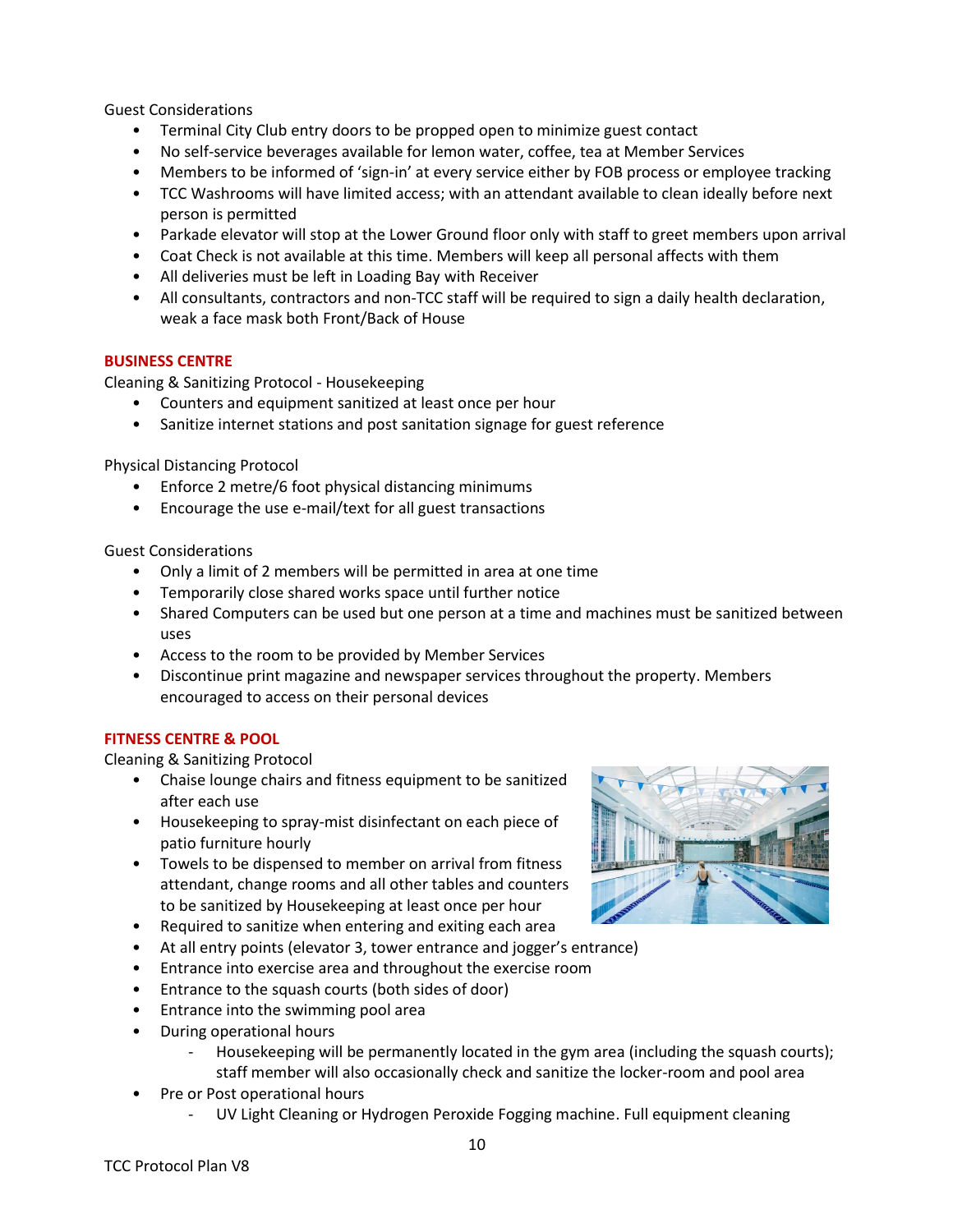- Chaise lounge chairs and fitness equipment placed with appropriate physical distancing
- Signage in change rooms indicating physical distancing guidelines

Guest Considerations

- Hotel guests and reciprocal members will not have access to Fitness Centre until further notice
- Laundry service will be modified until further notice
	- Members will need to remove their personal affects after each workout

# **OUTLETS – The Grill, Member Lounge, 1892, Cuvee, Fitness Patio, Wilson M. Beck, Terrace and Skidmore Rooms**

- Host Podiums including all associated equipment to be sanitized at least once per hour
- Coat Rack to be removed from The Grill. Members to keep all belongs
- Service stations, service carts, beverage stations, counters, handrails and trays to be sanitized at least once per hour and logged by a manager
- POS terminals to be assigned to a single server where possible and sanitized between each user and before and after each shift. If multiple servers are assigned to a POS terminal, servers will sanitize their hands after each use
- Dining tables, bar tops, stools and chairs to be sanitized after each use
- Sanitization card to be placed on each sanitized table indicating the table has been cleaned; card to be removed and discarded once guest(s) are seated
- Condiments to be served in single use containers (either disposable or washed after each use)
- Member bills, pens and all other reusable guest contact items to be either sanitized after each use or single use
- All menus are single use and available on TCCs website. A limited number of laminated versions of wine lists are available on request
- Existing porous placemats removed to allow for ease of sanitization
- Trays (all types) and tray stands to be sanitized after each use
- Storage containers to be sanitized before and after each use
- Food preparation stations to be sanitized at least once per hour
- Kitchens to be thoroughly cleaned and sanitized at least once per day
- Food and beverage items being prepared for service to be transferred to other employees through non-contact methods (e.g. leave on expediting tables)
- The use of shared food discontinued; beverage equipment in back of the house office pantries (including shared coffee brewers) require sanitization between use and hand washing and glove protocol implemented
- Finger scan sign-in devices to be cleaned with sanitizer after each use
- Single use cups for coffee stations; coffee stations are no longer self-serve. China available for members who remain on property
- Bartenders will NOT pre-taste cocktails with straws until further notice

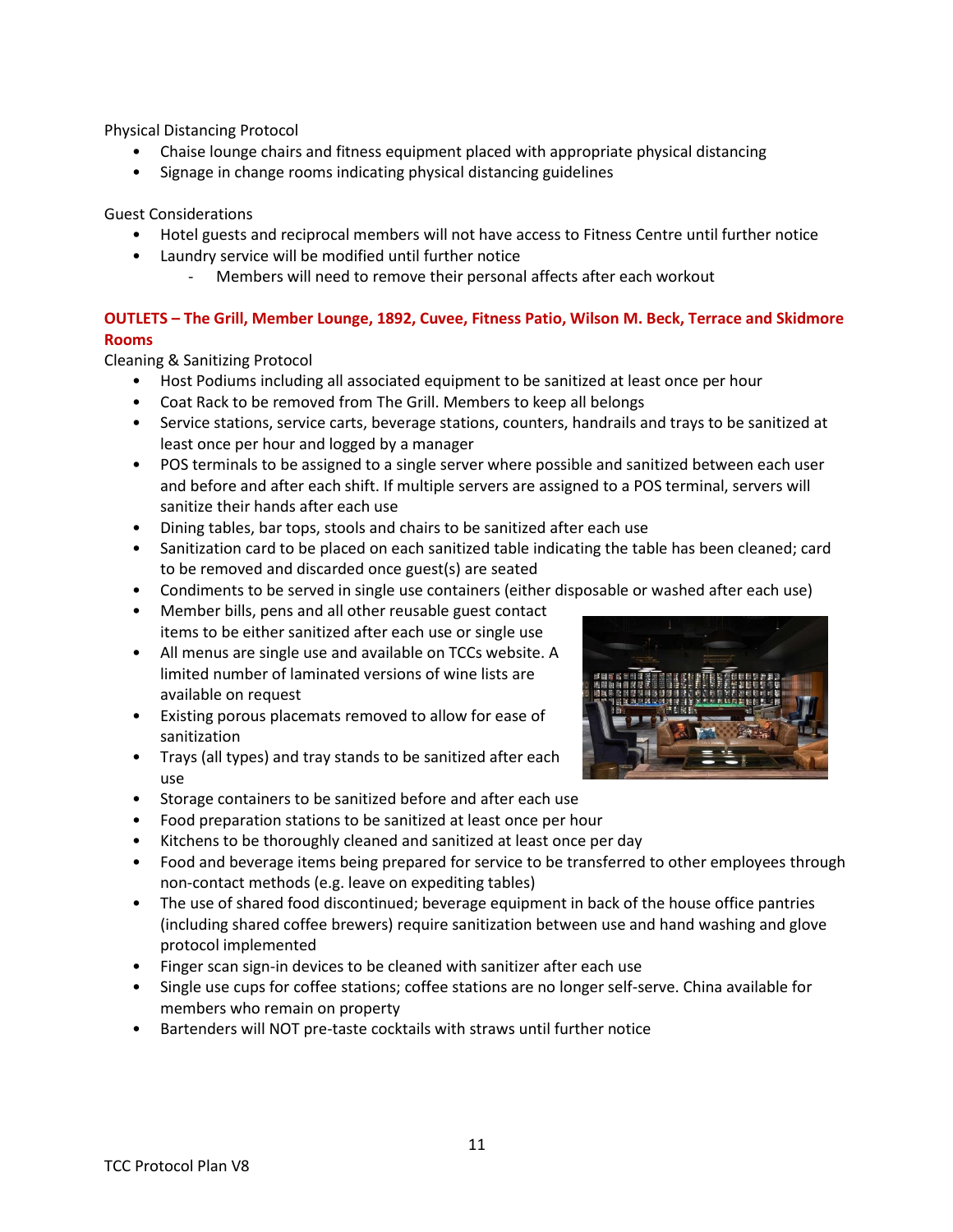- TCC hosts and managers to manage physical distancing at entries, waiting areas and queues (in addition to signage)
- Peak period queuing procedures to be implemented when members are not able to be seated immediately
- Tables and booths to be utilized with appropriate physical distancing between each family or traveling party (2 metres/6 feet minimum or as advised by VCH)
- Reduce bar stool count to provide appropriate physical distancing
- Manage the line flow at quick serve outlets to ensure coffee and food pick up areas remain appropriately distanced
- Hosted coffee service; no self-service available (Cuvee, Fitness Center, Members Lounge)

Guest Considerations

- Straws are not being used at this time
- All silverware will be rolled and delivered immediately prior to meal. Rollups will be done by employees wearing gloves and mask**.**
- Napkin service to be suspended until further notice (no placing in a guest's lap or refolding)
- 'Grab and go' offerings available with a limited menu
- Bar snacks will be served per individual guest and not shared by the table
- All food and beverage items to be placed on outer edge of table, counter or other surface instead of being handed directly to or placed in front of guest
- Menus subject to change based on food source availability

#### **Other**

- Serving It Right, Food Safe and WHMIS Recertification continue to be closely monitored
- Digital ordering being investigated and ultimately implemented via smartphone

# **OUTLETS BEVERAGE SERVICE**

Presenting Wine/Beverage List

- Members are provided both the Wine/Beverage List and food menu upon arrival to reduce number of table visits
- Wine/Beverage List will be a double-sided, single-use menu with wine by glass, beer and cocktails
- Bottle Wine list will be laminated and must be sanitized after each use. If unable to sanitize used menu right away, place in designated bin to be sanitized at next opportunity.

#### Water service

- No glassware to be pre-placed on tables
- Only after guests are seated, will water glasses to be provided
- One water bottle per person or as requested by member and placed at Server's edge of table. Member/Guest to pour water themselves.
- Replenish water using fresh bottle

#### Beverage Service

• Glasses are ONLY to be touched by stem or base; if stemless then hold as close to bottom of glass as possible



• Ask Member/Guest if they would like us to pour for them or if they would like to pour the bottle themselves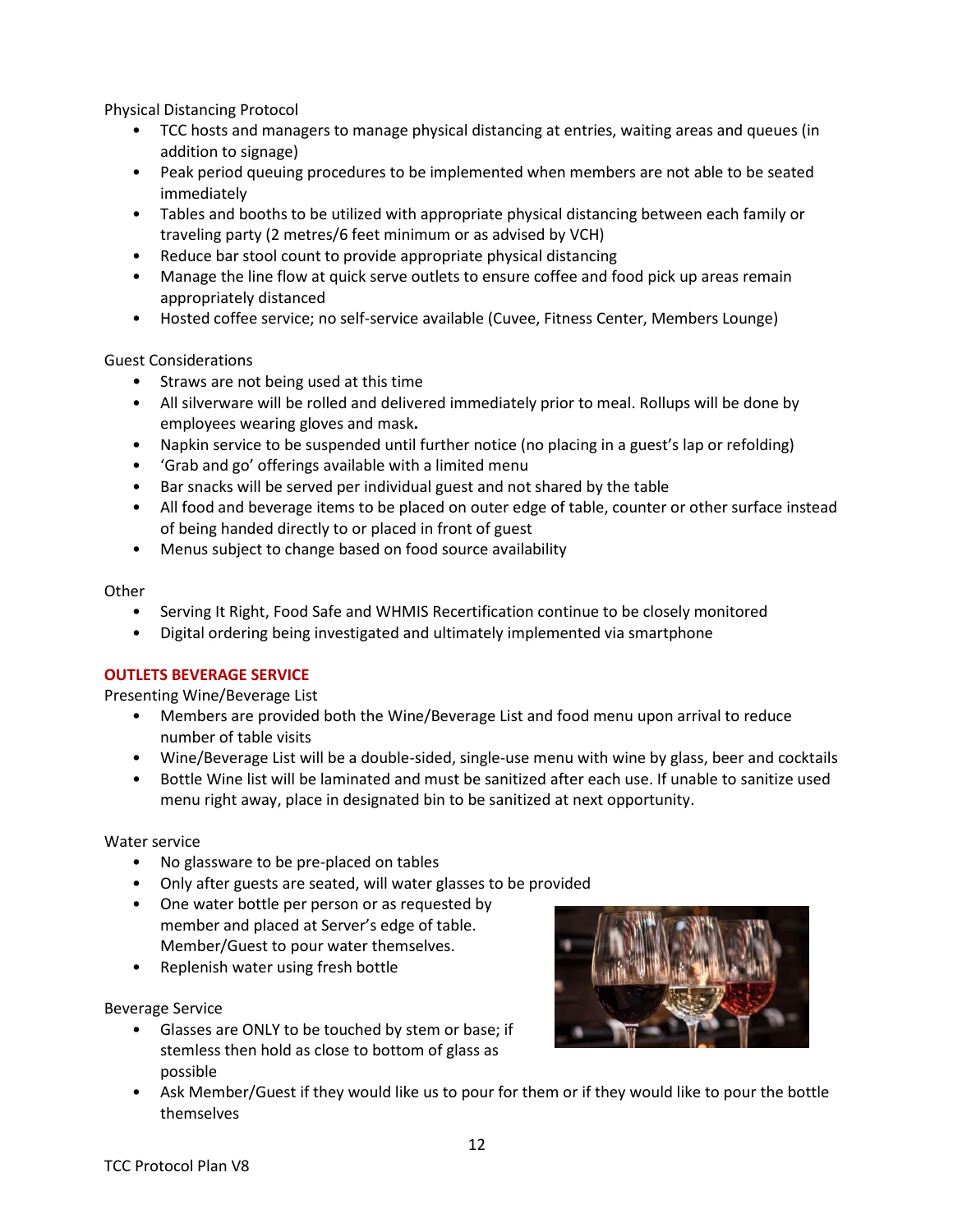- If Member/Guest requests wine to be poured by the server, the bottle will be left on a service station or wine bucket and touched only by the server or bartender
- Recommending that bottles be opened on a service station and NOT at the guest's table
- Corkscrew, beer opener and all equipment such as decanting funnel to be cleaned or sanitized before and after each use
- Server/bartender will not pre-taste or pre-nose the wine
- Cork will not be offered to host but disposed of, unless the member specifically asks

#### Cocktail Service

- All equipment/mise-en-place is to be completely cleaned after each use
- Utilize tongs for all garnishes; or eliminate all garnishes unless requested by member or guest
- Bartender will NOT sample cocktails until further notice
- Use of stir sticks and straws will be eliminated unless specifically requested by a member or guest
- When precutting garnishes such as lemons and limes, employee must use a mask and gloves
- Until further notice, use of the soda gun will be discontinued employees will pour from cans

#### Glass Polishing

- When glasses are being polished, employees must wear mask and gloves
- Glasses are to be held by stem or base only
- Polishing cloths to be changed frequently

#### **LION'S PUB**

- Service stations, service carts, beverage stations, counters, handrails and trays to be sanitized at least once per hour and logged
- The use of shared food and beverage equipment in back of the house office pantries (including shared coffee brewers) will be discontinued
- POS terminals to be assigned to a single server where possible and sanitized between each user and before and after each shift. If multiple servers are assigned to a POS terminal, servers will sanitize their hands after each use
- Dining tables, bar tops, stools and chairs to be sanitized after each use
- Sanitized card to be placed on each table after table has been cleaned and removed and discarded when someone sits at table
- Condiments to be served in single use containers (either disposable or washed after each use)
- Check presenters, votives, pens and all other reusable guest contact items to be either sanitized after each use or single use
- Menus to be single use and/or disposable
- Sanitize trays (all types) and tray stands after each use
- Storage containers to be sanitized before and after each use
- Food and beverage preparation stations to be sanitized at least once per hour
- Pub Kitchen to be thoroughly cleaned and sanitized at least once per day between lunch and dinner rush
- Food and beverage items being prepared to be transferred to other employees using contactless methods (e.g. leave on expediting tables)
- Finger scan sign-in devices to be cleaned with sanitizer after each use
- Bartenders will NOT pre-taste cocktails with straws until further notice

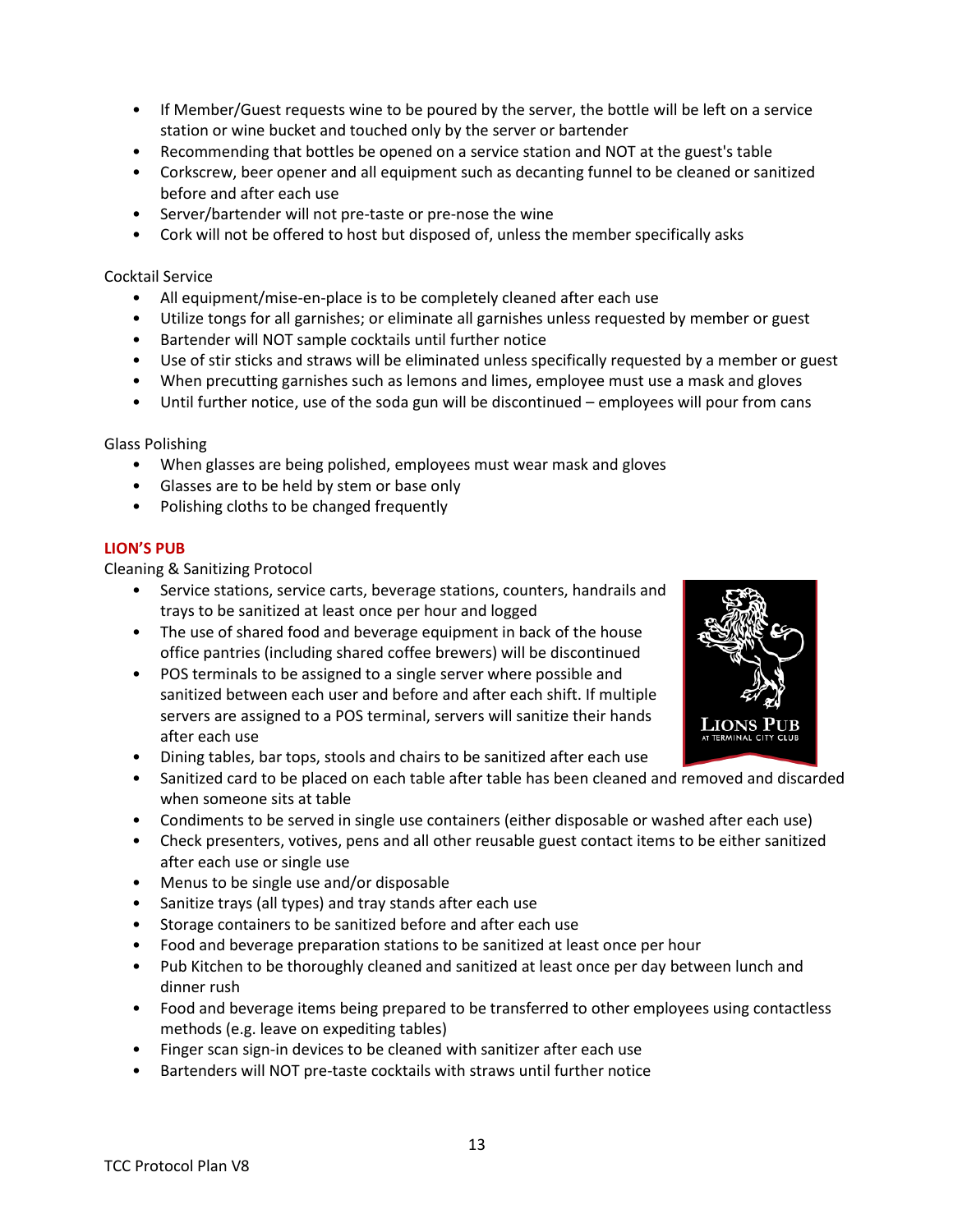• Guest tables/chairs and barstools placed with appropriate physical distancing

#### Guest Considerations

• Menus subject to change based on food source availability

#### **Other**

- Serving It Right, Food Safe and WHMIS Recertification continue to be closely monitored
- Employees are welcome in Lion's Pub and must enter through the Pub's front doors
- Employees must use Employee Entrances to access/exit the Club: Loading Bay or Jogger's Entrance. Lion's Pub is not permitted as a point of entry or exit when coming to or leaving work.
- Evaluate and implement digital ordering/payment system

# **CATERING & BANQUETS**

- No group of more than 50 is permitted in the club at this time
- Regular and through cleaning of all banquet areas, pantries, storage rooms. Including all equipment, including all items in storage, tables, chair, staging, coffee pots etc.
- Regular and thorough cleaning and sanitization of all AV equipment, microphones, speaker phones, projectors
- Create and document each cleaning routine, including date and procedure performed
- Order of supplies: individual salt & peppers, individual creamers, individual bottle water, individual packaged butter
- Sanitization stations in pantry, service area
- Product Inventory, beverage, snacks, condiments, etc.
	- Continually meet with Catering team to coordinate room configurations and floor plans to meet distancing protocol
- Plan optics and execution service; establish every single steps of service:
	- food is picked up from Culinary and delivery to the guest
	- execute registration
	- manage guests from the perspective of supervisor and managers
- Meeting to be set and sanitized for Banquets, Catering & Kitchen, ideally 4 hours prior to event
- AV testing to optimize new system, and new protocol for video conferencing, remote access meetings, live conferences and presentation etc.
- Contract AV consultant to assist with remote meeting
- COVID-19 training specific for Banquets, based on department and club-wide protocols
- Configure labour based on new service standards; and how our team can support various departments as needed
- Jonas programming to accommodate changes in menus
- Houseman to assist Outlets with furniture reconfiguration and set-up
- Debit and credit payments only to replace Banquets' Cash Bar service. No cash handling
- Team to wear gloves and masks for all back of house duties, from rollups, to collecting, to room set, coffee brewing etc. Immediately discard gloves and wash hands if mask or faced it touched with gloves on
- Coat racks prohibited in all event rooms
- Sanitize all equipment, before and after use, including but not limited to carts, trays, etc.
- Sanitize all AV equipment prior to and after each function

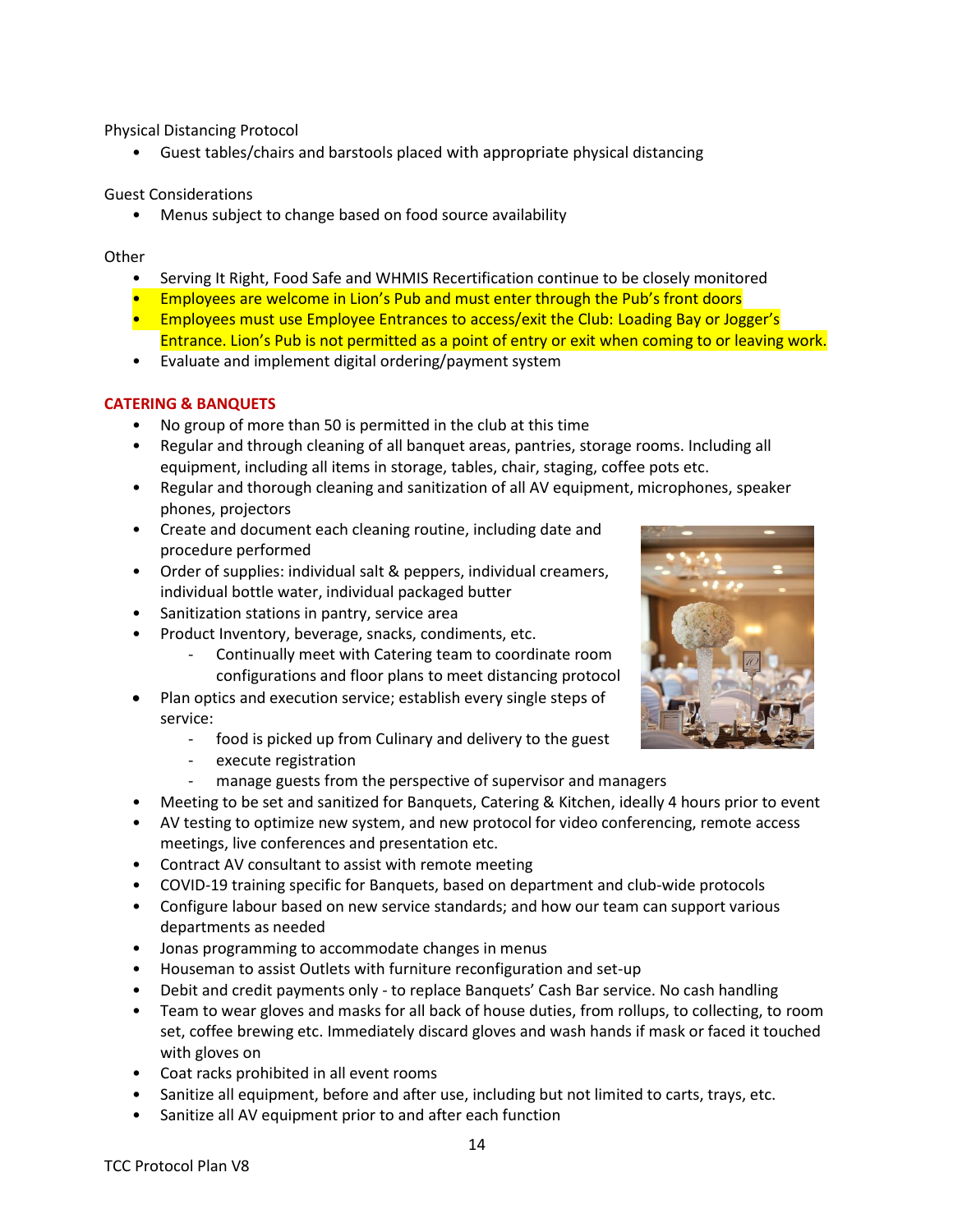- Limited individual microphone usage
- Hand-Sanitizers provided for registration tables and podiums
- Hand-Sanitizers available in all pantries
- All reusable collateral to be removed from meeting rooms; critical information to be placed on single use document and/or electronically posted
- Disposable collateral to be disposed of and changed after each guest event
- Specific sanitization consideration will be given to the following event room areas:
	- Phones, tablets and remotes
	- **Thermostats**
	- Doors and door knobs
	- Drapery pulls
	- Lights and lighting controls

Cleaning & Sanitizing Protocol

- All shared equipment and meeting amenities to be sanitized before and after each use, or be single use if not able to be sanitized
- All linen, including underlays, to be replaced after each use
- Clean and soiled linens to be sealed in single use plastic bags when transporting in and out of the meeting rooms
- The use of shared food and beverage equipment in back of the house office pantries (including shared coffee brewers) will be discontinued
- Servers are not to touch glassware/coffee cups when refilling
- Servers are not to touch the table during service
- All food and beverage items to be individually plated and served
- Coffee and other 'break' items to be attended and served to member/guest
- Flatware to be provided as a roll-up and prepared by employee wearing mask and gloves
- Condiments to be served in sanitized individual containers (either disposable or washed after each use)
- Service stations, service carts, beverage stations, counters, handrails and trays to be sanitized at least once per hour and logged by a manager
- Dining tables, bar tops, stools and chairs to be sanitized after each use
- Centrepieces, votive candles, pens and all other reusable guest contact items to be either sanitized after each use or single use
- Menus to be single use and/or disposable
- Sanitize trays (all types) and tray stands after each use
- Storage containers to be sanitized before and after each use
- Finger scan sign-in devices to be cleaned with sanitizer after each use
- Single use cups for coffee station

Physical Distancing Protocol

- All buffet and self-serve style events to be suspended until further notice
- Seating capacities and floor plans to be reviewed on an event by event basis to ensure appropriate physical distancing that follows provincial guidelines

Guest Considerations

- Individual bottled water will be provided in lieu of water carafes on meeting tables and water stations
- Create examples of physically distanced floor plans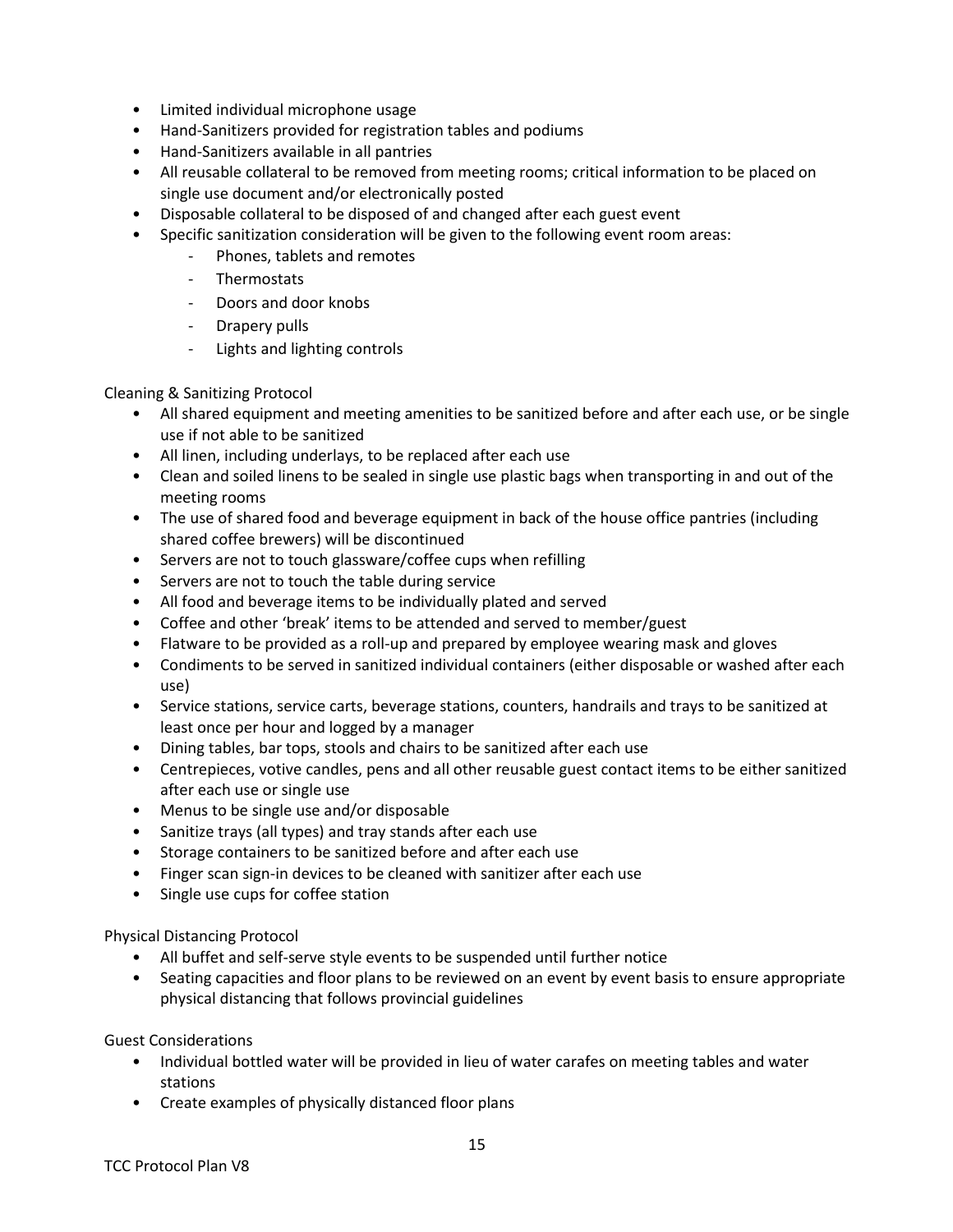• Create modified menus to showcase styles of service and items currently available

#### **Other**

- Serving It Right, Food Safe and WHMIS Recertification continue to be closely monitored
- Limit menu items to reduce labour in confined areas and spoilage costs

#### **KITCHEN & STEWARDING**

- Everyone (part of Culinary team or not) MUST wash their hands and put on a mask before entering any kitchen (staff and contractors)
- Any shared food and beverage equipment in back of house areas (pantries, storage, offices) must be sanitized by the user on completion of the activity they were working on



- The consumption of shared food will be discontinued
- Kitchen team **may** wear gloves and replace them hourly. Hand washing must occur before gloves are replaced or if face or face mask is touched wearing gloves.
- A 30-minute timer will act as a reminder to all food handlers to wash their hands for best practices, if not wearing gloves
- Kitchen team to change gloves more frequently when moving to a new task. This also applies when using cell phones while on food line and prep areas
- Kitchen team to wear masks/face shields throughout shift. Masks will need to be changed frequently as they lose functionality when they become moist from breath. Team allowed frequent breaks to accommodate
- Kitchen to disinfect food/produces as received before putting away
- "Work bubbles" will be generated to reduce the number of employees that each staff member connects with on a weekly basis (e.g. if there are two shifts each day, the same employees will be assigned to each shift)
- Food preparation stations to be sanitized between each distinct task and at least once every two hours
- Food preparation areas will have limited access for deliveries. One dictated employee per shift will bring supplies into kitchen and storerooms
- Condiments to be served in single use containers (either disposable or washed after each use
- Storage containers to be sanitized before and after each use
- Kitchens to be cleaned and sanitized every day. Areas to be cleaned daily will be detailed on a daily checklist and checked by Chef or Sous Chef
- Food and beverage items being prepared to be transferred to other employees using contactless methods (e.g. leaving on expediting tables)
- Finger scan sign-in devices to be cleaned with sanitizer after each use
- Shared kitchen appliances to be sanitized between uses (by the previous user), including but not limited to: robo coupe, vitamix, thermomix, vacuum pack machine, meat slicers, scales, microwave, steam kettles, tilt skillet, hand carts; limit the number in use
- Ovens door handles and controls, fridge doors and handles to be sanitized hourly
- All equipment temperatures to be checked and tracked twice daily
- All rack and rolls in use sanitized daily; limit the number in use
- Kitchen office desk chair handles, desk surface, keyboard, mouse, telephone sanitized between users; by last user on their way out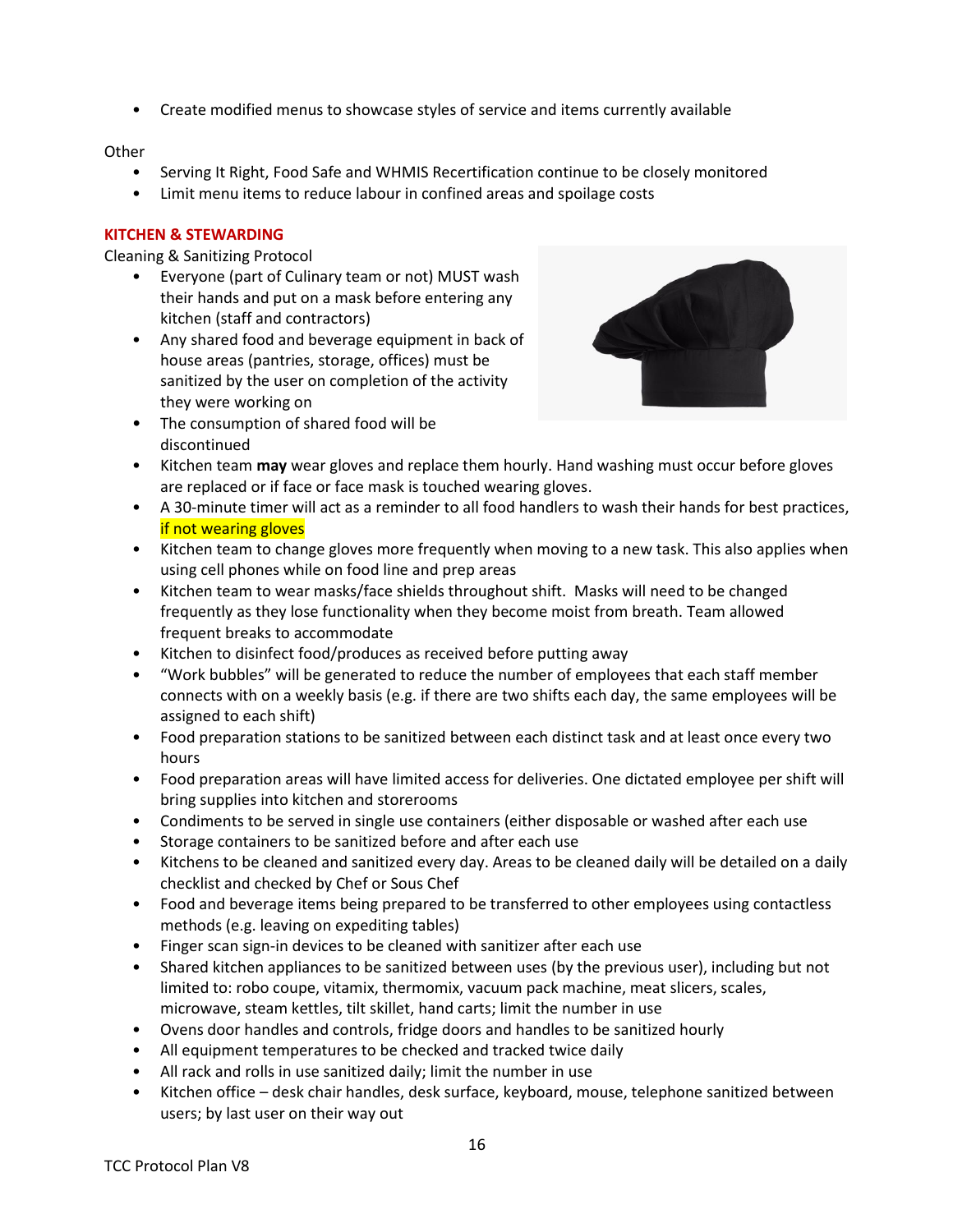- Expo and kitchen printers to be sanitized hourly
- Shared keys and FOBS to be sanitized between users
- Stewards will collect dirty dishes from the cooks to avoid cooks going to the dish area
- Stewards must wear masks and gloves as well as protective googles or face shields when spraying, organising, loading dirty dishes, etc.
- Stewards must wear gloves and mask when putting items away
- Stewarding area will be clearly divided into "Clean End" and "Dirty End"
- There will be a 45 minute break in service for cleaning the Grill and Pub kitchens at least once per day, ideally after lunch service and before happy hour

- Stations set up with appropriate physical distancing for kitchen team
- Mask must be worn by Kitchen team
- Gloves may be worn by kitchen team and replaced regularly

#### Guest Considerations

• Menus subject to change based on food source availability

#### **Other**

- Vendors/Delivery/Contractors and staff to complete a daily health waiver upon entry and wear a mask in the facility
- Food Safe and WHMIS Recertification continue to be closely monitored

#### **HOUSEKEEPING & LAUNDRY**

Cleaning & Sanitizing Protocol

- Carts, trolleys and equipment to be sanitized at the start and end of each shift and between uses
- All items stored on shelves in the Housekeeping locker rooms are placed in bags and not exposed to the open air when not in use
- Back of house restrooms will be sanitized at least once every hour
- The use of shared food and beverage equipment in back of the house office pantries (including shared coffee brewers) will be discontinued



- Member Washrooms will have limited access; with an attendant available to clean before next person is permitted
- Finger scan sign-in devices to be cleaned with sanitizer after each use

#### Physical Distancing Protocol

- Minimize contact with members and employees while cleaning meeting rooms
- Stanchions to be set up to allow for appropriate physical distancing

#### Guest Considerations

- Shoeshine will be sanitized every 4 hours
- Laundry service will be provided
	- Members will need to remove their personal affects after each workout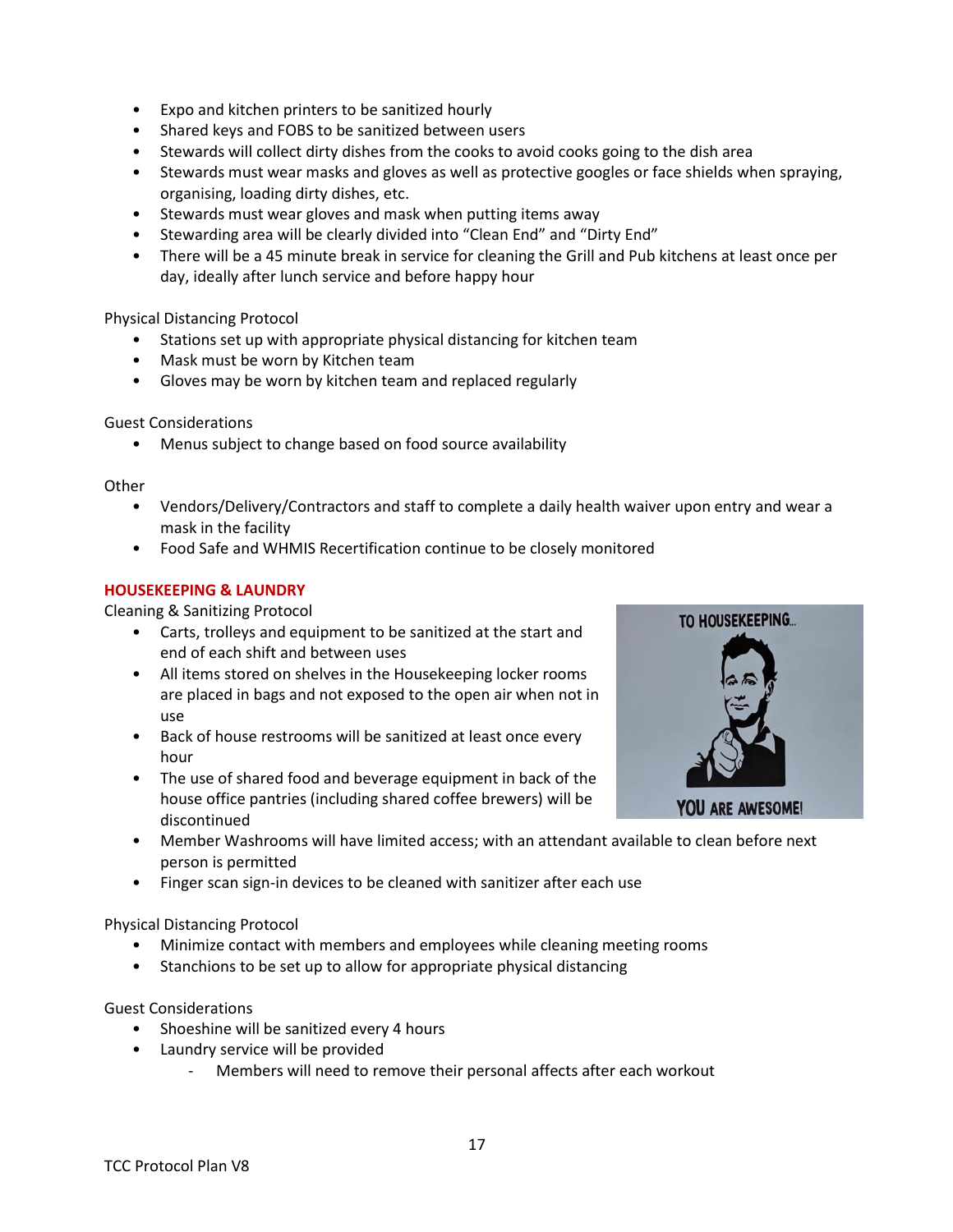#### **UNIFORM CONTROL**

Cleaning & Sanitizing Protocol

• Laundry to be cleaned in accordance with required guidelines

Physical Distancing Protocol

- A uniform control employee will be stationed at the entry to control maximum occupancy of the space
- Locker room floors to be clearly marked with available and unavailable spaces to be used for dressing
- Three employees at one time will be allowed into locker room area

Guest Considerations

- No department specific requirements
- Temporarily, Dry Cleaning service is suspended

## **MAINTENANCE**

Cleaning & Sanitizing Protocol

- Air Filter and HVAC Cleaning. The frequency of air filter replacement and HVAC systems will occur more frequently for air exchange to be maximized
- Shared tools and equipment will be sanitized before, during and after each shift or anytime the equipment is transferred to a new employee. This includes phones, radios, computers and other communication devices, engineering tools, safety buttons, cleaning equipment, keys, time clocks and all other direct contact items used throughout the Club
- Finger scan sign-in devices to be cleaned with sanitizer after each use
- The use of shared food and beverage equipment in back of the house office pantries (including shared coffee brewers) will be discontinued



Physical Distancing Protocol

- Minimize contact with members and employees when in meeting rooms
- Number of employees in the maintenance shop will be limited to no more than 3 employees at one time, including the staff office
- Breaks will be staggered
- Scheduled hours will be flexible from early morning to late evening, 7 days a week

Guest Considerations

• There may be times when the maintenance team will have to work within the 2 metre/6 foot protocol distance. During these times, they must wear a mask and gloves and follow proper disposal procedures directly following these occurrences

# **ADMINISTRATION**

- The consumption of shared food is discontinued
- Everyone (part of Culinary team or not) MUST wash their hands and put on a mask immediately when entering any of the kitchens
- Desks, printers, filing cabinets, photocopier, phones and any other equipment must be cleaned at the beginning, mid and end of day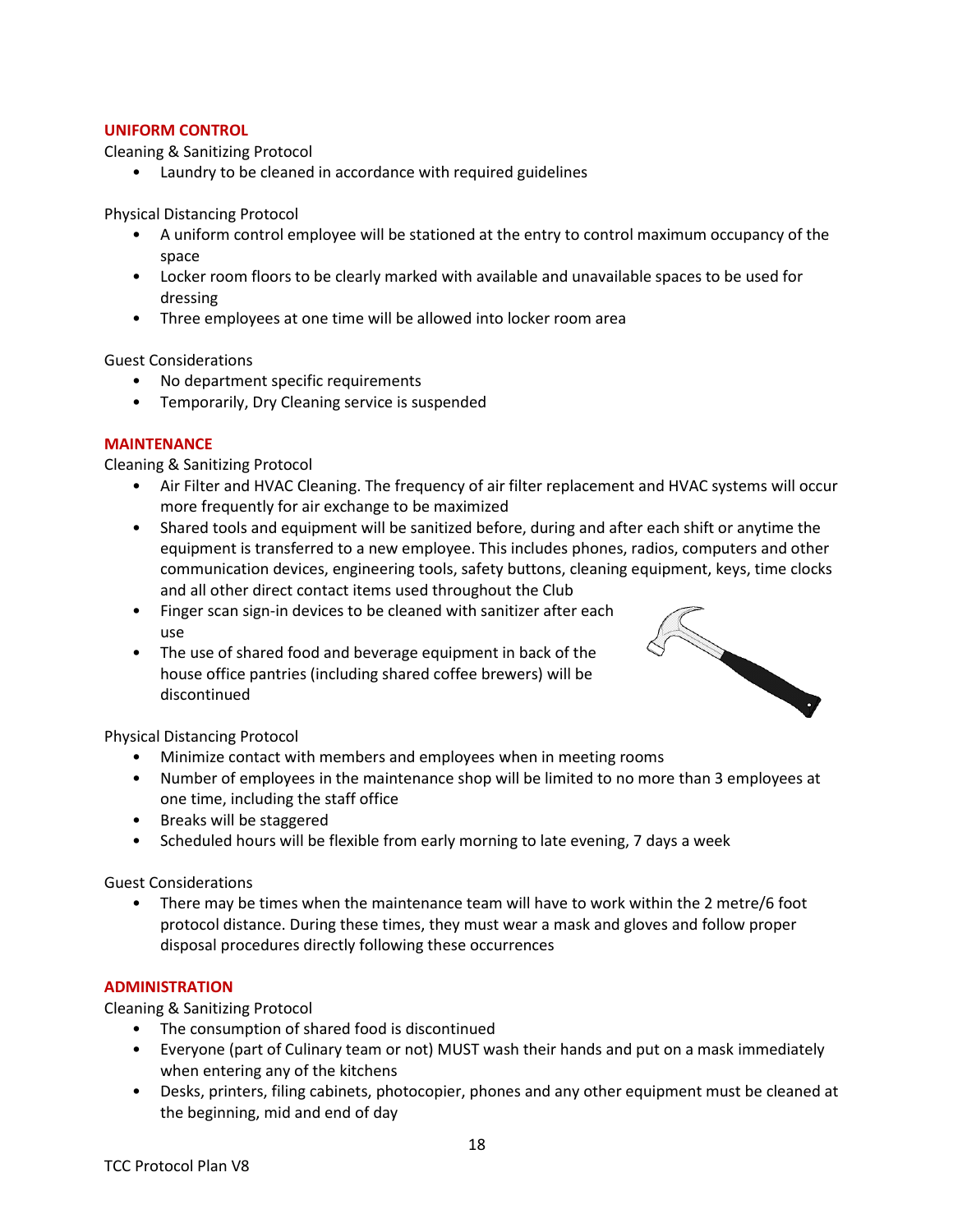- Employees must wash their hands each time they leave and enter the office area
- Employees must wash their hands before and after using the photocopier
- Office surfaces and desks to be thoroughly cleaned and sanitized by employees, at the start and end of each day or shift change
- Finger scan sign-in devices to be cleaned with sanitizer after each use

• Workstations and modified work schedules will allow for appropriate physical distancing

Guest Considerations

• Employees to maintain appropriate physical distance and refrain from physical contact with other employees and members who may come into the office

#### **TEAMWORKS**

- No self-serve food or beverage available until further notice
- All personal lunches and snacks must be bagged and are permitted to be stored in designated refrigerators
- Single use cups for beverage to be served by a Teamworks attendant (no refills)
- Teamworks meals to be served by an attendant (no refills)
- Plates to be distributed by Teamworks attendant
- Staff may eat in designated areas or at their desks, returning dishes to dishwasher
- Flatware roll-up to be provided by attendant

#### **SECURITY OPERATIONS**

Cleaning & Sanitizing Protocol

- All contact surfaces to be sanitized at the completion of an incident (in addition to standard sanitization protocols)
- Shift managers will assign specific sanitation responsibilities and ensure proper protocols are followed
- Shift Supervisors to log completed tasks
- Shift Manager will notify the Security Supervisor after unscheduled or specialty cleaning protocols are complete (i.e. after a subject is released from a holding room and the room has been sanitized)

Physical Distancing Protocol

• Standard protocols will be followed unless a specific incident requires more invasive contact (i.e. cardiac arrest of a member or guest). Secure PPE if required from TCC Member Services desk

Guest Considerations

- A supply of gloves and masks will be available at the Security Desk for those occasions when Security is required to engage with another person, within the 2 metre/6 foot protocol distance. During these times, Security must wear a mask and gloves and follow proper disposal procedures directly following these occurrences
- Security will have access to no touch Thermometer should they require it for anyone in the building

#### **FOOD DELIVERY & VENDOR SUPPLIES**

Cleaning & Sanitizing Protocol

• All deliveries and vendor supplies to be received by a staff member in Loading Bay